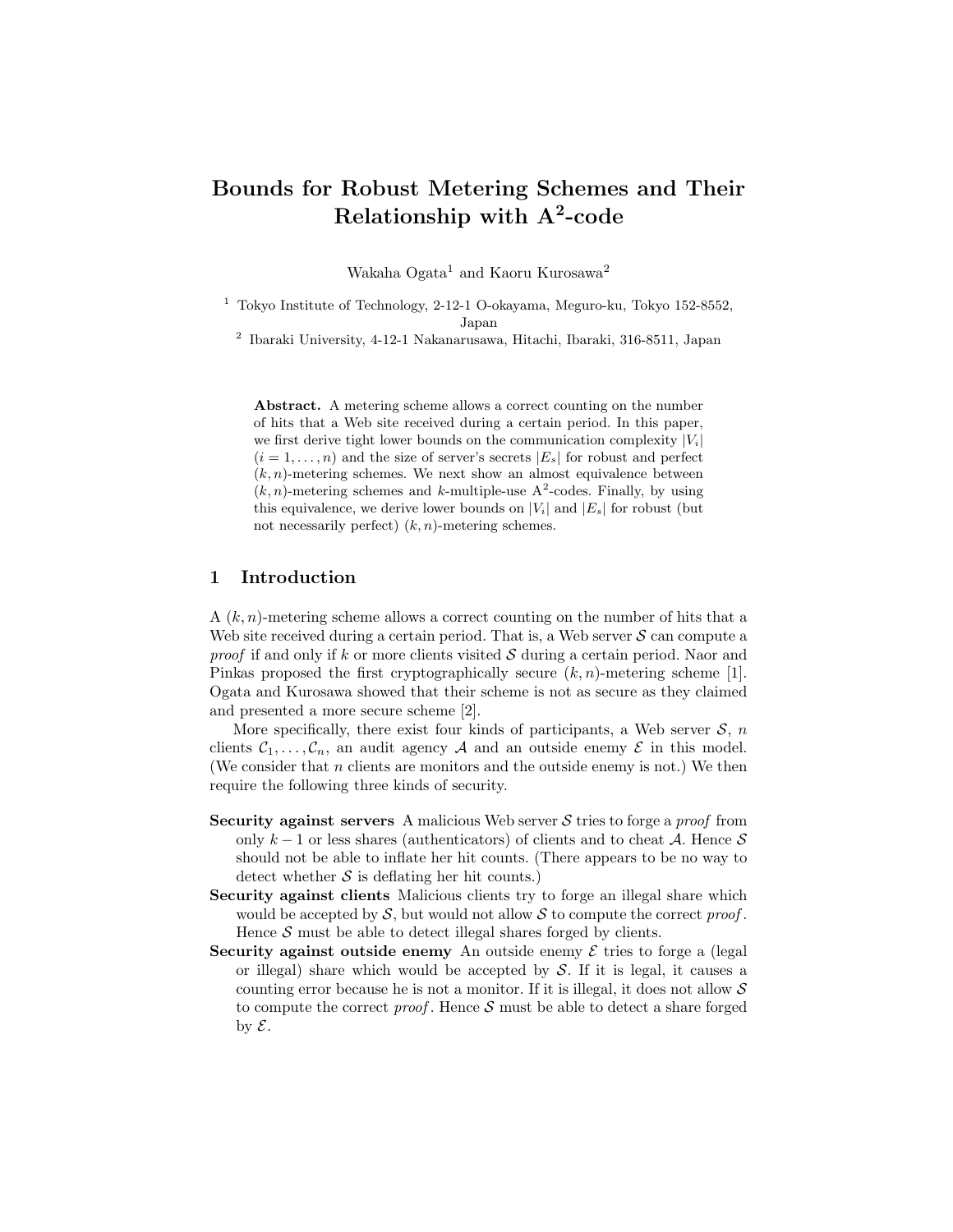We say that a  $(k, n)$ -metering scheme is

- robust if it satisfies all the three security requirements.
- non-robust if it satisfies only the security against servers.

We further say that a  $(k, n)$ -metering scheme is perfect if S gains no information on proof from any  $k-1$  or less shares. (It is interesting that the metering schemes proposed so far are all perfect.)

For non-robust and perfect metering schemes, a lower bound on the communication complexity  $|V_i|$   $(i = 1, ..., n)$  was shown by De Bonis, B. Masucci [4] and by Masucci and Stinson [3], where  $V_i$  is a set of possible values  $v_i$  which is sent by client  $C_i$  to S when  $C_i$  has access to S. (They considered a more general model than ours such that there are multiple Web servers and there exists a ramp structure among clients.)

However, non-robust metering schemes are not practical. We cannot assume that clients are all honest. We cannot assume that there is no outside enemy, either.

In this paper, we derive lower bounds on the communication complexity  $|V_i|$  $(i = 1, \ldots, n)$  and the size of server's secrets  $|E_s|$  for *robust*  $(k, n)$ -metering schemes.

We first derive lower bounds on  $|V_i|$  and  $|E_s|$  for "perfect and robust"  $(k, n)$ metering schemes by using counting arguments. We also present a slightly modified version of the Ogata-Kurosawa scheme [2] and prove that it satisfies all the equalities of our bounds. This means that our bounds are all tight.

We next show an almost equivalence between robust  $(k, n)$ -metering schemes and k-multiple-use  $A^2$ -codes such that we can always construct a k-multipleuse  $A^2$ -code from a  $(k, n)$ -metering scheme, and in some cases, we can do the reverse. By using this equivalence, we derive lower bounds on  $|V_i|$  and  $|E_s|$  for robust (but not necessarily perfect)  $(k, n)$ -metering schemes. This equivalence is of independent interest because no relationship has been known between them so far.

|                                                                                                         |            | Lower bound on $ V_i $ Lower bound on $ E_s $ |
|---------------------------------------------------------------------------------------------------------|------------|-----------------------------------------------|
| Non-robust and perfect                                                                                  | 14. 31     | $Meaningless^*$                               |
| Robust and perfect                                                                                      | This paper | This paper                                    |
| Robust                                                                                                  | This paper | This paper                                    |
| $(\Gamma_{\Omega_1}, \ldots, \Gamma_{\Omega_n})$ the lest news map b of $\Gamma_{\Omega_2}$ of $\Gamma$ |            |                                               |

(For ∗, see the last paragraph of Sec.2.5.)

## 2 Preliminaries

### 2.1 Model of Metering Schemes

A  $(k, n)$ -metering scheme consists of three phases.

**Initialization Phase:** An audit agency  $\mathcal A$  first generates a *proof*, a secret key  $e_s$  of the Web server S and a share  $v_i$  of client  $\mathcal{C}_i$  for  $i = 1, \ldots, n$ . A then gives  $e_s$  to S and  $v_i$  to  $\mathcal{C}_i$  for  $i = 1, \ldots, n$  secretly.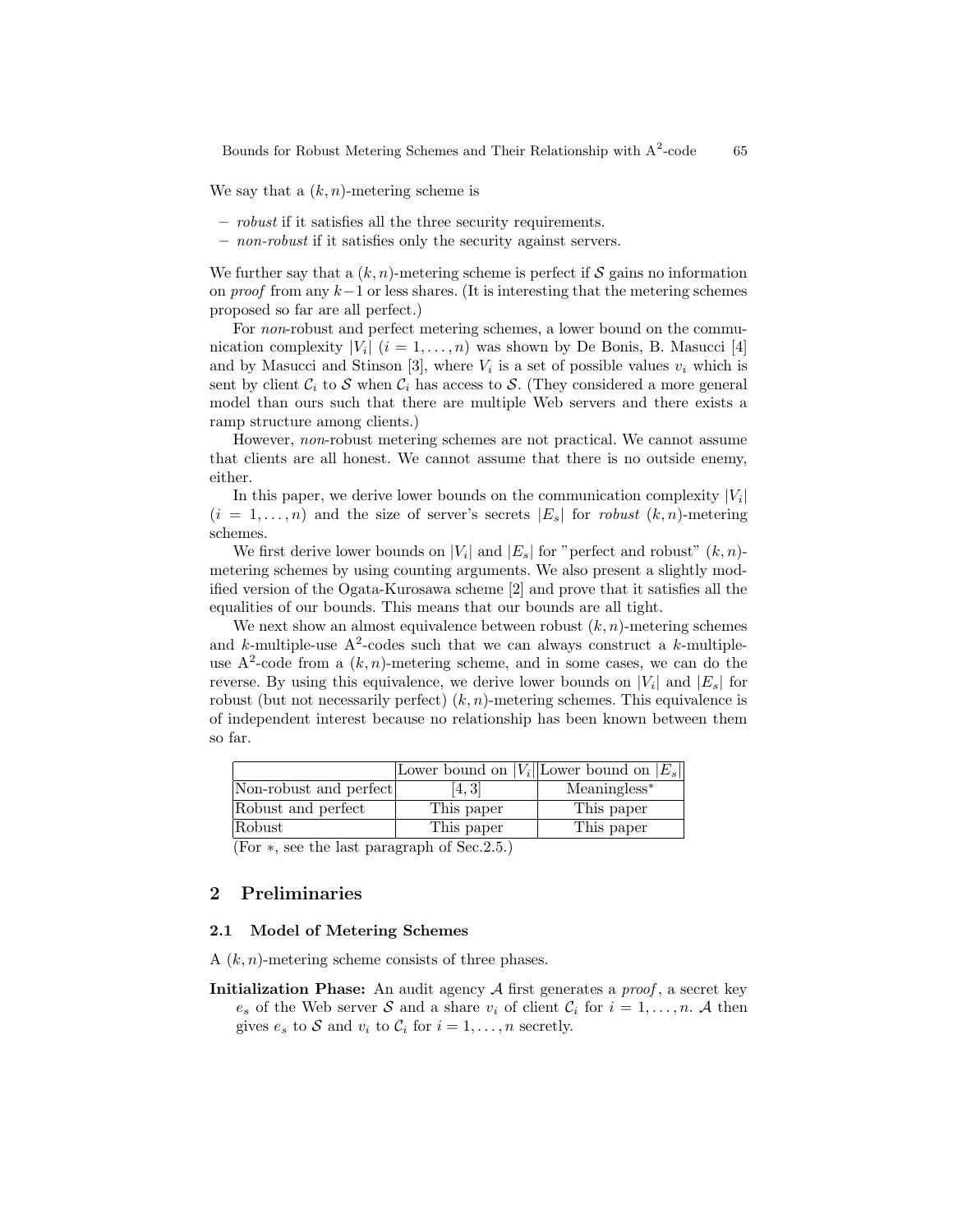**Communication Phase:** If  $\mathcal{C}_i$  wants to see the Web page of S, he sends  $v_i$  to S. S accepts  $(i, v_i)$  iff  $e_s(i, v_i) = 1$ .

**Proof Computing Phase:** If k or more clients visited  $S$  during a certain period, then  $S$  can compute the *proof* from the k shares she received.

Let  $Proof, E_s$  and  $V_i$  be sets of possible values of the proof, server's key and  $C_i$ 's share. It is desirable that  $|E_s|$  and  $|V_i|$  are small. Let  $\widehat{Proof}, \widehat{E}_s$  and  $\widehat{V}_i$  be the random variables distributed on  $Proof, E_s$  and  $V_i$ .

 $(k, n)$ -metering schemes must satisfy the security against malicious servers, the security against malicious clients and the security against outside enemies. These security are defined in the following subsections.

### 2.2 Security against Malicious Servers

A  $(k, n)$ -metering scheme must be secure at least against malicious servers. A malicious server tries to forge a *proof* from only  $k-1$  shares of clients. Hence  $\mathcal S$  should not be able to inflate her hit counts. (There appears to be no way to detect whether  $S$  is deflating her hit counts.)

Formally, a malicious S corrupts some  $k-1$  clients  $\mathcal{C}_{i_1}, \ldots, \mathcal{C}_{i_{k-1}}$  adaptively and then obtains their  $k-1$  shares. S next forges a proof', hoping that proof' = proof. The cheating probability of this attack is defined by

$$
P_S \stackrel{\triangle}{=} \max_{i_1,\ldots,i_{k-1}} \max_{proof'} \Pr(\widehat{Proof} = \text{proof}').
$$

It is required that  $P<sub>S</sub>$  is negligible in any metering scheme.

### 2.3 Perfect Metering Scheme

We say that a metering scheme is perfect if  $S$  gains no information on proof from any  $k-1$  shares. Note that this is a stronger notion of security against server's attack than saying only that  $P<sub>S</sub>$  is negligible.

**Definition 1.** We say that a  $(k, n)$ -metering scheme is perfect if

$$
\Pr(\widehat{Proof} = \text{proof} \mid \hat{E}_s = e_s, \hat{V}_{i_1} = v_{i_1}, \dots, \hat{V}_{i_{k-1}} = v_{i_{k-1}}) = \Pr(\widehat{Proof} = \text{proof})
$$
\n(1)

for any  $e_s, v_{i_1}, \ldots, v_{i_{k-1}}$  and proof.

It is interesting that the metering schemes proposed so far are all perfect.

### 2.4 Robust Metering Scheme

We say that a metering scheme is robust if it is secure against malicious clients and outside enemies as well as malicious servers.

Malicious clients try to forge an illegal share which would be accepted by  $S$ , but would not allow  $\mathcal S$  to compute the correct proof. An outside enemy tries to forge a (legal or illegal) share which would be accepted by  $S$ . If it is legal, it causes a counting error because he is not a monitor. If it is illegal, it does not allow  $S$  to compute the correct proof.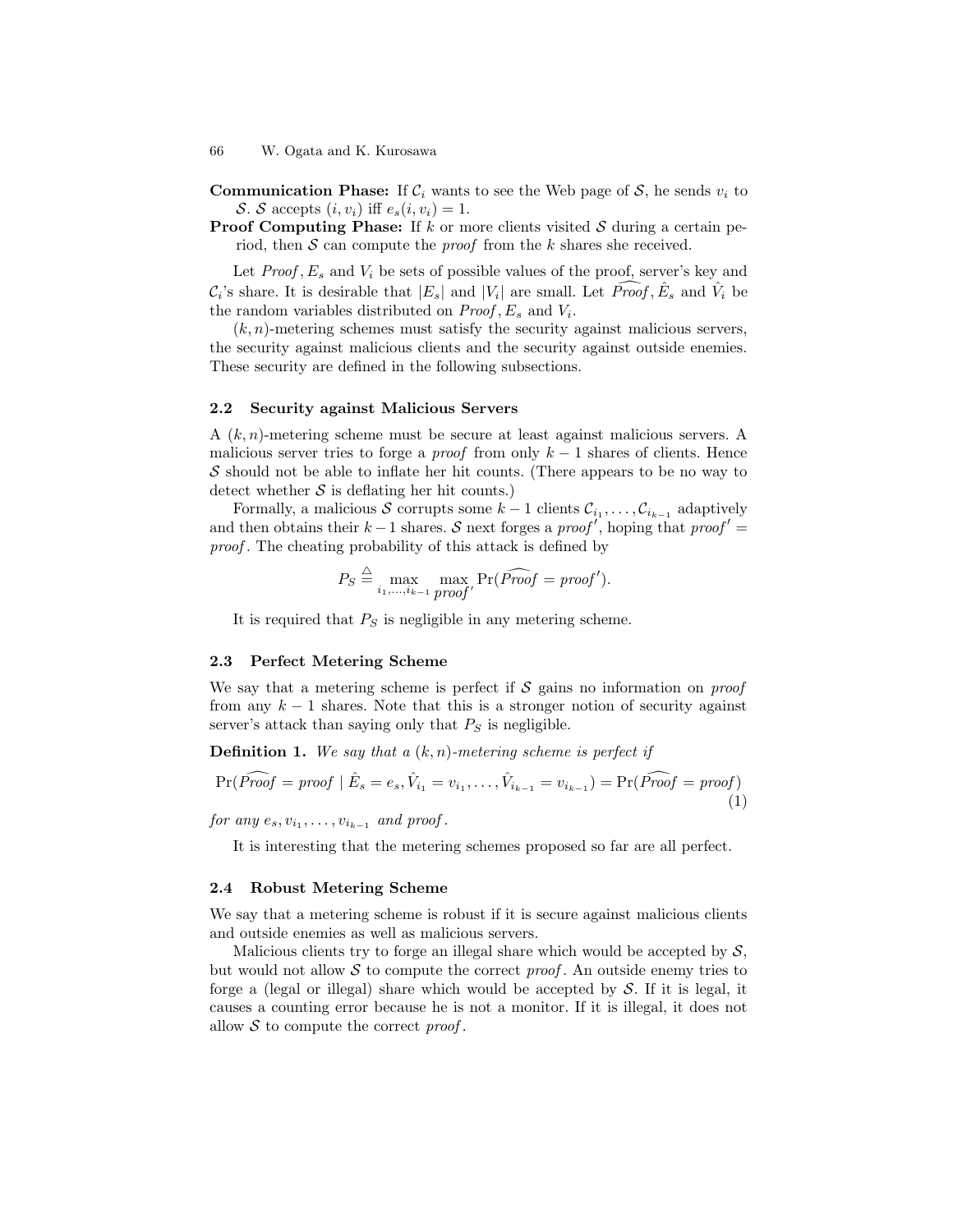**Clients' attack:** Some (even all) clients collude and make a forged share  $v'_i \neq v_i$ for some client  $\mathcal{C}_i$ . This attack will prevent S from computing the *proof* even if k or more clients visited S. (For example, one illegal share and k−1 honest shares yield an illegal *proof* that is rejected by  $A$ .) The cheating probability is defined by

$$
P_C \stackrel{\triangle}{=} \max_{v_1,\ldots,v_n} \max_i \max_{v' \neq v_i} \Pr(\mathcal{S} \text{ accepts } (i,v') \mid v_1,\ldots,v_n \text{ are given}).
$$

Outside enemy's attack: An outside enemy is interested in his attack before  $\mathcal S$  computes a proof. Therefore, it must send the forged share to  $\mathcal S$  before S receives  $k$  shares. In other words, the outside enemy can observe at most  $k-1$  shares sent by clients before computing a forged share. To summarize, the outside enemy makes a forged share  $v_i'$  for some client  $\mathcal{C}_i$  by observing  $l < k$  shares of the other clients. The cheating probability of this attack is defined by

 $P_E \stackrel{\triangle}{=} \max_{0 \leq l < k} \max_{i_1, \dots, i_l} \max_{v_{i_1}, \dots, v_{i_l}} \max_{i \notin \{i_1, \dots, i_l\}, v'} \Pr(\mathcal{S} \text{ accepts } (i, v') \mid \mathcal{E} \text{ observes } v_{i_1}, \dots, v_{i_l}).$ 

A metering scheme is called robust if  $P_C$  and  $P_E$  are negligible.

### 2.5 Bounds for Non-robust Metering Scheme

A lower bound on the size of  $|V_i|$  for non-robust and perfect metering schemes was shown by De Bonis, B. Masucci [4] and by Masucci and Stinson [3]. They considered a more general model than ours such that there are multiple servers.

**Proposition 1.** [3, Corollary 3.9] In a non-robust and perfect  $(k, n)$ -metering scheme for multi servers,

$$
\log_2 |V_i| \ge H(\hat{V}_i) \ge sH(\widehat{Proof})
$$

where s is the number of corrupted servers.

They also generalized their bound to ramp structures among clients.

In non-robust metering schemes, S does not need to have any  $e_s \in E_s$  to check the shares of clients because there exist no malicious clients and outside enemies. Therefore, a lower bound on  $|E_s|$  is meaningless in this case.

## 3 Bounds for "Perfect and Robust" Metering Scheme

Non-robust metering schemes are not practical. We cannot assume that clients are all honest. We cannot assume that there is no outside enemy, either.

In this section, we derive a lower bound on  $|V_i|$  and a lower bound on  $|E_s|$  for perfect and robust  $(k, n)$ -metering schemes. We also present a slightly modified version of the Ogata-Kurosawa scheme [2] and prove that it satisfies all the equalities of our bounds. This means that our bounds are all tight.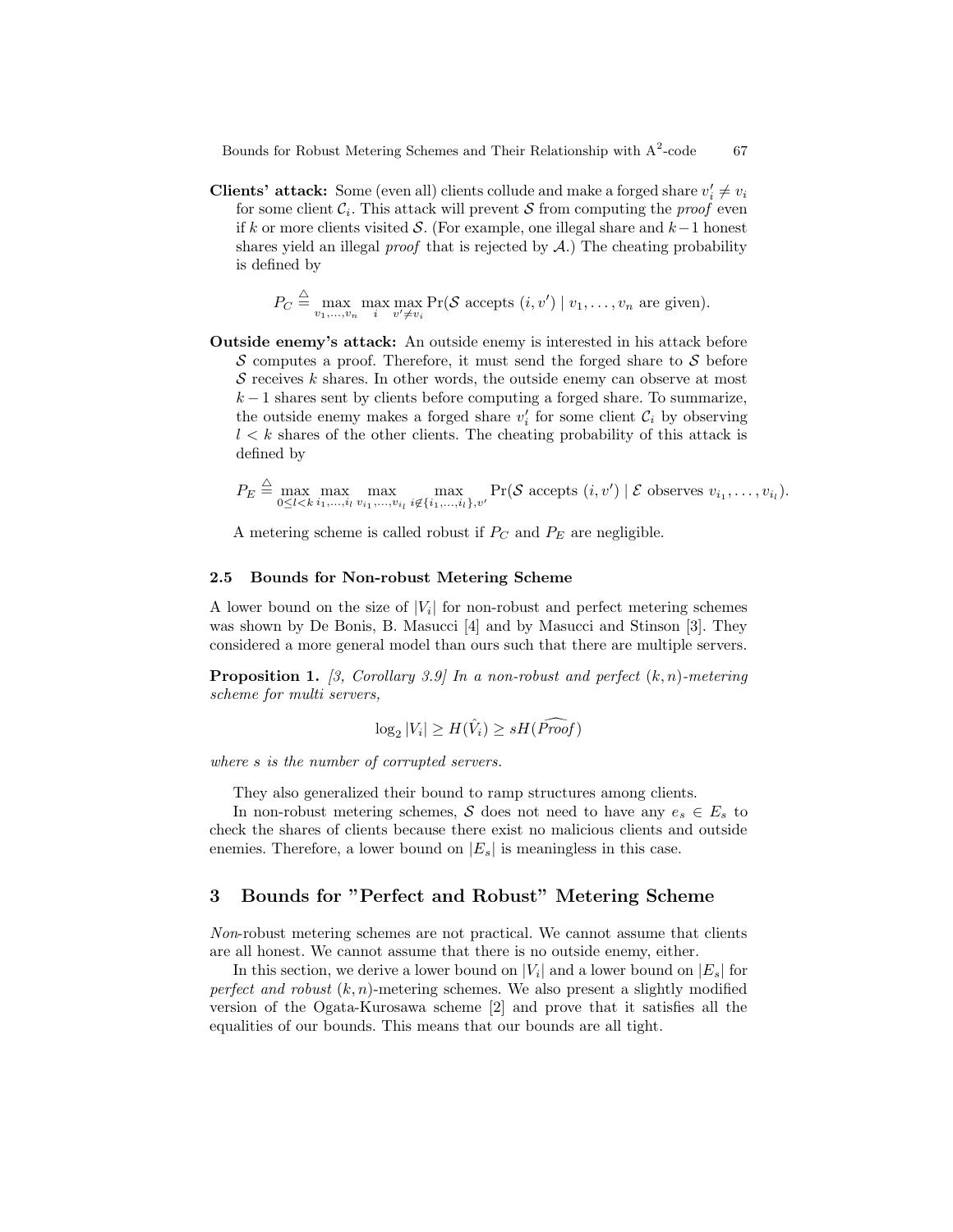### 3.1 Lower bound on  $|V_i|$

Fix  $i_1, \ldots, i_k$  arbitrarily. For each  $1 \leq l \leq k$ , define

$$
V_{i_l}(e_s, v_{i_1}, \ldots, v_{i_{l-1}}) \stackrel{\triangle}{=} \{v_{i_l} \mid \Pr(\hat{E}_s = e_s, \hat{V}_{i_1} = v_{i_1}, \ldots, \hat{V}_{i_{l-1}} = v_{i_{l-1}}, \hat{V}_{i_l} = v_{i_l}) > 0\},
$$
  
\n
$$
V_{i_l}(v_{i_1}, \ldots, v_{i_{l-1}}) \stackrel{\triangle}{=} \{v_{i_l} \mid \Pr(\hat{V}_{i_1} = v_{i_1}, \ldots, \hat{V}_{i_{l-1}} = v_{i_{l-1}}, \hat{V}_{i_l} = v_{i_l}) > 0\},
$$
  
\n
$$
E_s(v_{i_1}, \ldots, v_{i_l}) \stackrel{\triangle}{=} \{e_s \mid \Pr(\hat{E}_s = e_s, \hat{V}_{i_1} = v_{i_1}, \ldots, \hat{V}_{i_l} = v_{i_l}) > 0\}.
$$

Note that  $V_{i_k} \supseteq V_{i_k}(e_s) \supseteq \cdots \supseteq V_{i_k}(e_s, v_{i_1}, \ldots, v_{i_{k-1}}).$ 

**Lemma 1.** For any possible  $e_s, v_{i_1}, \ldots, v_{i_{k-1}},$ 

$$
|V_{i_k}(e_s, v_{i_1}, \dots, v_{i_{k-1}})| \ge |Proof|.
$$

*Proof.* Fix any possible  $e_s, v_{i_1}, \ldots, v_{i_{k-1}}$  arbitrarily. Then any proof  $\in$  Proof can happen with positive probability in a perfect  $(k, n)$ -metering scheme. On the other hand, each  $v_{i_k} \in V_{i_k}(e_s, v_{i_1}, \ldots, v_{i_{k-1}})$  must determine  $proof \in Proof$ uniquely. This means that there exists an onto mapping from  $V_{i_k}(e_s, v_{i_1}, \ldots, v_{i_{k-1}})$ to *Proof*. Therefore,

$$
|V_{i_k}(e_s, v_{i_1}, \ldots, v_{i_{k-1}})| \ge |Proof|.
$$

| ۰ |  |  |
|---|--|--|
|   |  |  |
|   |  |  |

Corollary 1.  $|V_i(e_s)| \geq |Proof|$  for any i. **Theorem 1.** In a perfect and robust  $(k, n)$ -metering scheme,  $|V_i| \ge |Proof| (P_E)^{-1}$ 

for any i.

*Proof.* We will derive a lower bound on  $P_E$ . Define

$$
\phi(e_s, v_i) \stackrel{\triangle}{=} \begin{cases} 1 \text{ if } v_i \in V_i(e_s) \\ 0 \text{ otherwise.} \end{cases}
$$

Note that S accepts  $(i, v_i)$  iff  $v_i \in V_i(e_s)$ . Therefore,

$$
\sum_{v_i \in V_i} \Pr(\mathcal{S} \text{ accepts } (i, v_i)) = \sum_{v_i \in V_i} \sum_{e_s \in E_s} \Pr(e_s) \phi(e_s, v_i)
$$
\n
$$
= \sum_{e_s \in E_s} \Pr(e_s) \sum_{v_i \in V_i} \phi(e_s, v_i)
$$
\n
$$
= \sum_{e_s \in E_s} \Pr(e_s) |V_i(e_s)|
$$
\n
$$
\geq |Proof| \sum_{e_s \in E_s} \Pr(e_s) \qquad \text{(from Corollary 1)}
$$
\n
$$
= |Proof|.
$$

Therefore,

$$
P_E \ge \max_{v_i \in V_i} \Pr(\mathcal{S} \text{ accepts } (i, v_i)) \ge |Proof| / |V_i|.
$$

 $\Box$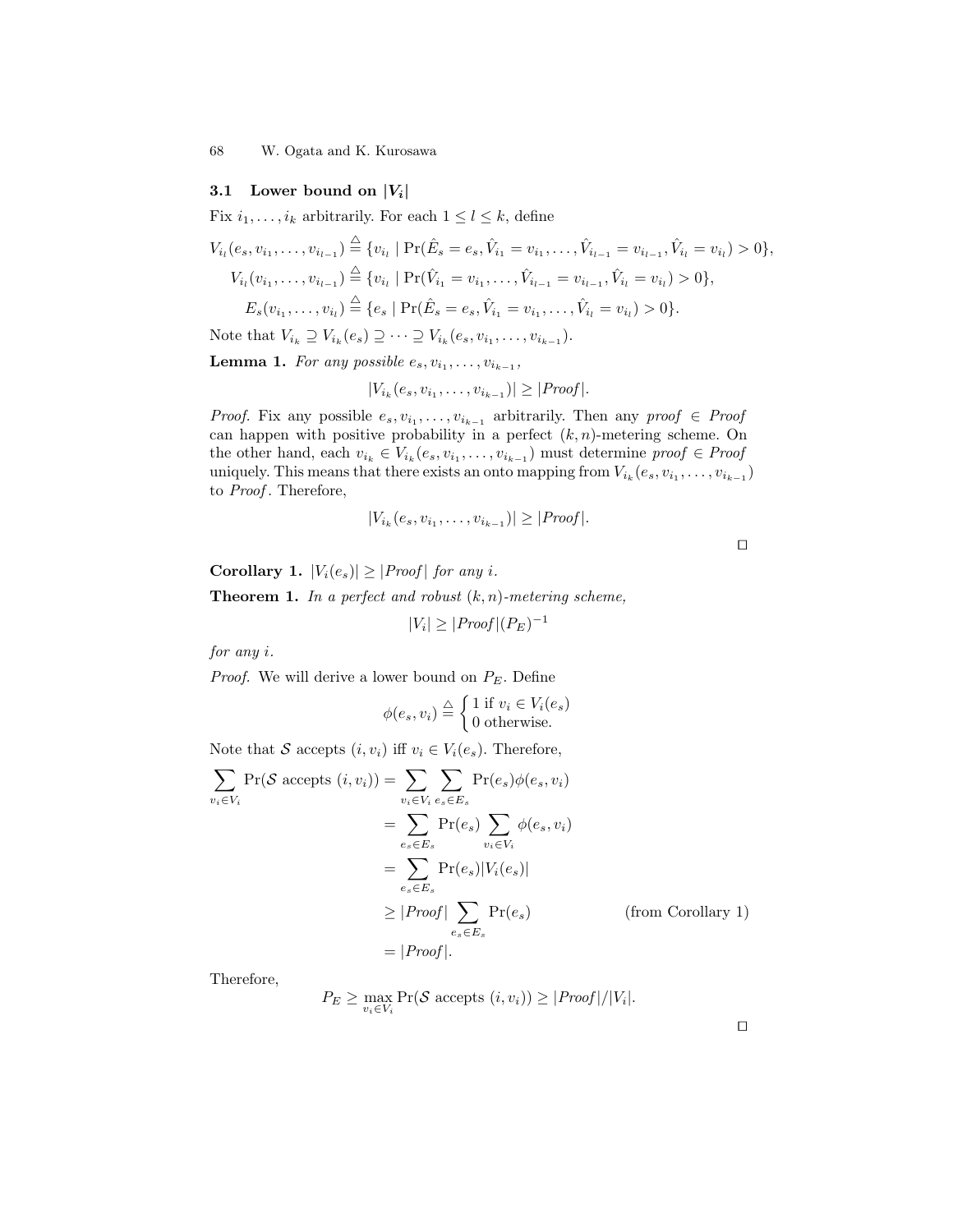## 3.2 Lower bound on  $|E_s|$

Define

$$
ALL \stackrel{\triangle}{=} \{ (v_1, \dots, v_k) \mid \Pr(\hat{V}_1 = v_1, \dots, \hat{V}_k = v_k) > 0 \},
$$
  

$$
ALL(e_s) \stackrel{\triangle}{=} \{ (v_1, \dots, v_k) \mid \Pr(\hat{E}_s = e_s, \hat{V}_1 = v_1, \dots, \hat{V}_k = v_k) > 0 \}.
$$

**Lemma 2.** If the equality of corollary 1 holds for all  $i$ , then

$$
|ALL(e_s)| = |Proof|^{k}.
$$

Proof. From the equality of Corollary 1 and Lemma 1,

$$
|Proof| = |V_2(e_s)| \ge |V_2(e_s, v_1)| \ge |Proof|.
$$

Therefore,  $|V_2(e_s, v_1)| = |Proof|$  for any  $v_1 \in V_1(e_s)$ . Hence,

$$
|\{(v_1, v_2) | \Pr(\hat{E}_s = e_s, \hat{V}_1 = v_1, \hat{V}_2 = v_2) > 0\}| = |V_1(e_s)| \times |V_2(e_s, v_1)| = |Proof|^2.
$$

By repeating this process, we have  $|ALL(e_s)| = |Proof|^{k}$ . The contract of  $\Box$ 

**Lemma 3.** 
$$
|V_{i_{l+1}}(v_{i_1},...,v_{i_l})| \geq |Proof|(P_E)^{-1}
$$
 for  $1 \leq l \leq k-1$ .

*Proof.* Similar to the proof of Theorem 1. Suppose that an outside enemy  $\mathcal E$  observes l shares sent by clients, say  $\mathcal{C}_{i_1}, \ldots, \mathcal{C}_{i_l}$ . Let their shares be  $\vec{v} = (v_{i_1}, \ldots, v_{i_l})$ . Define

$$
\phi(e_s, v_{i_{l+1}}) \stackrel{\triangle}{=} \begin{cases} 1 \text{ if } v_{i_{l+1}} \in V_{i_{l+1}}(e_s) \\ 0 \text{ otherwise.} \end{cases}
$$

Note that  $\mathcal S$  accepts  $(i_{l+1}, v_{i_{l+1}})$  iff  $v_{i_{l+1}} \in V_{i_{l+1}}(e_s).$  Therefore,

$$
\sum_{v_{i_{l+1}} \in V_{i_{l+1}}(\vec{v})} \Pr(\mathcal{S} \text{ accepts } (i_{l+1}, v_{i_{l+1}}) | \mathcal{E} \text{ observes } \vec{v})
$$
\n
$$
= \sum_{v_{i_{l+1}} \in V_{i_{l+1}}(\vec{v})} \sum_{e_s \in E_s(\vec{v})} \Pr(e_s | \vec{v}) \phi(e_s, v_{i_{l+1}})
$$
\n
$$
= \sum_{e_s \in E_s(\vec{v})} \Pr(e_s | \vec{v}) \sum_{v_{i_{l+1}} \in V_{i_{l+1}}(\vec{v})} \phi(e_s, v_{i_{l+1}})
$$
\n
$$
= \sum_{e_s \in E_s(\vec{v})} \Pr(e_s | \vec{v}) |V_{i_{l+1}}(\vec{v}) \cap V_{i_{l+1}}(e_s)|
$$
\n
$$
= \sum_{e_s \in E_s(\vec{v})} \Pr(e_s | \vec{v}) |V_{i_{l+1}}(e_s, \vec{v})|
$$
\n
$$
\geq |Proof| \sum_{e_s \in E_s(\vec{v})} \Pr(e_s | \vec{v}) \qquad \text{(from Lemma 1)}
$$
\n
$$
= |Proof|.
$$

Therefore,

$$
P_E \ge |Proof|/|V_{i_{l+1}}(\vec{v})|.
$$

 $\Box$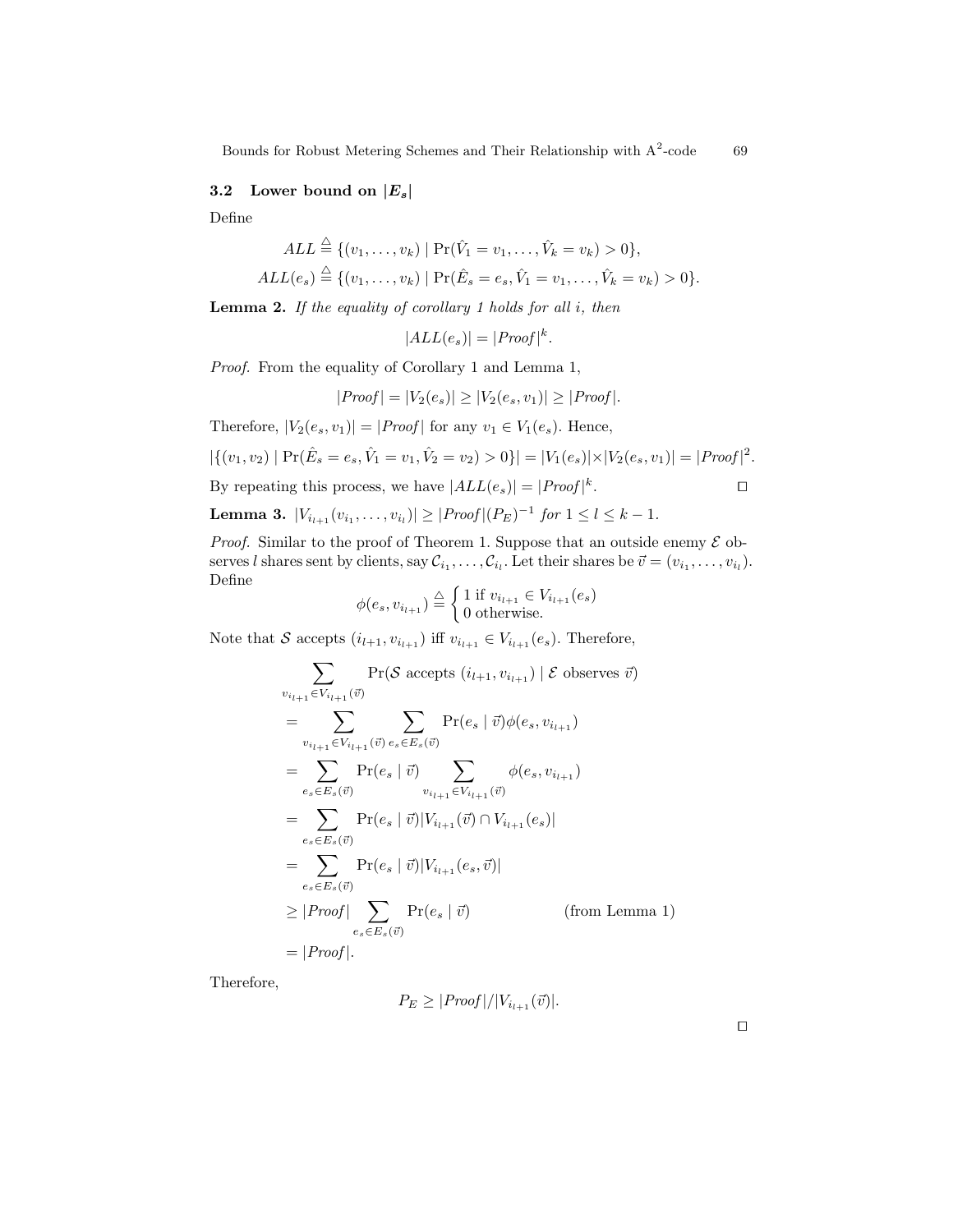Lemma 4.  $|E_s(v_1,...,v_k)| \ge P_C^{-1}$ .

*Proof.* Consider the following attack of k clients  $C_1, \ldots, C_k$ . Let their shares be  $\vec{v} = (v_1, \ldots, v_k)$ . First, they choose  $e'_s \in E_s(\vec{v})$  such that

$$
\Pr(e_s' \mid \vec{v}) = \max_{e_s \in E_s(\vec{v})} \Pr(e_s \mid \vec{v}).
$$

Next they choose  $v'_1$  randomly from  $V_1(e'_s, v_2, \ldots, v_k) \setminus \{v_1\}$ . Finally  $\mathcal{C}_1$  sends  $v'_1$ to S. Clearly, this attack succeeds if S has  $e'_s$ . Therefore,

$$
P_C \ge \Pr(\mathcal{S} \text{ has } e_s' \mid \vec{v}) = \max_{e_s \in E_s(\vec{v})} \Pr(e_s \mid \vec{v}) \ge 1/|E_s(\vec{v})|.
$$

 $\Box$ 

 $\Box$ 

Lemma 5.  $|ALL| \geq |Proof|^{k}(P_{E}^{k})^{-1}.$ 

Proof. First from Theorem 1,

$$
|V_1| \ge |Proof|(P_E)^{-1}.
$$

Next from Lemma 3,

$$
|V_2(v_1)| \ge |Proof|(P_E)^{-1}
$$

for each  $v_1 \in V_1$ . Therefore,

$$
|\{(v_1, v_2) | \Pr(\hat{V}_1 = v_1, \hat{V}_2 = v_2) > 0\}| \ge |Proof|^2(P_E^2)^{-1}.
$$

By repeating this process, we obtain that  $|ALL| \geq |Proof|^{k}(P_{E}^{k})^{-1}$  $\Box$ 

**Theorem 2.** Suppose that the equality of Corollary 1 holds for all i and  $e_s$ . Then in a perfect and robust  $(k, n)$ -metering scheme,

$$
|E_s| \ge (P_C P_E^k)^{-1}.
$$

Proof. First from Lemma 2,

$$
\sum_{e_s \in E_s} |ALL(e_s)| = |E_s| |Proof|^k.
$$

Next

$$
\sum_{(v_1, \dots, v_k)} |E_s(v_1, \dots, v_k)| \ge |ALL| P_C^{-1}
$$
 (Lemma 4)  

$$
\ge |Proof|^k (P_E^k)^{-1} (P_C)^{-1}
$$
 (Lemma 5).

On the other hand, it is easy to see that

$$
\sum_{e_s \in E_s} |ALL(e_s)| = \sum_{(v_1, ..., v_k)} |E_s(v_1, ..., v_k)|.
$$

Therefore,

$$
|E_s| \ge \frac{|Proof|^k (P_E^k)^{-1} (P_C)^{-1}}{|Proof|^k} = (P_E^k P_C)^{-1}.
$$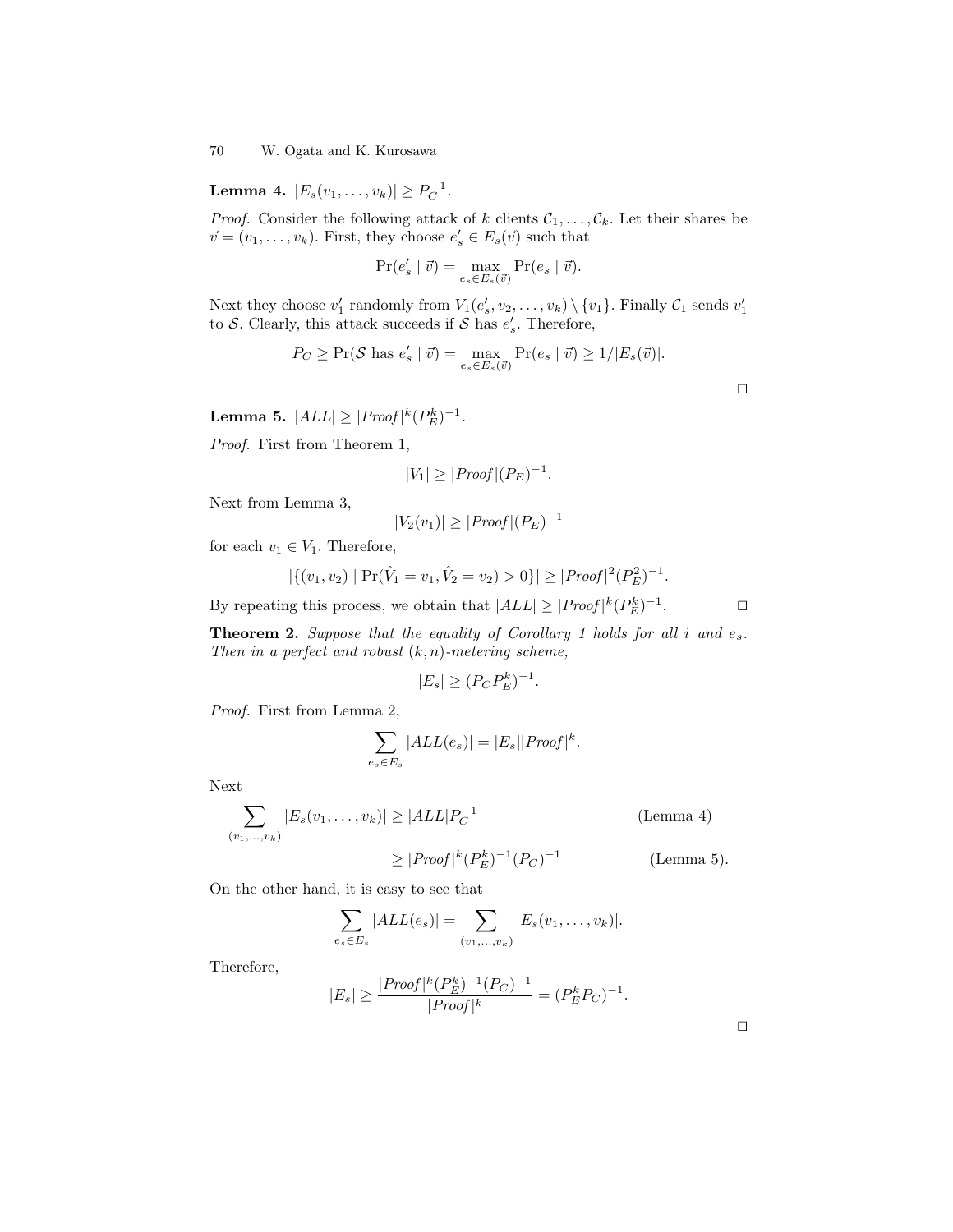### 3.3 Modified Ogata-Kurosawa scheme

We next present a slightly modified version of the Ogata-Kurosawa scheme [2] and prove that it satisfies all the equalities of our bounds. This means that our bounds are all tight.

The modified Ogata-Kurosawa scheme is described as follows. Let  $p > n$  be a large prime number.

- **Initialization Phase:** 1. An audit agency A chooses a random number  $r \in Z_p$ and two random polynomials  $f_0(y)$  and  $f_1(y)$  with degree at most  $k-1$ over  $GF(p)$ .
	- 2. Let  $proof = f_1(0)$ .
	- 3. A gives  $e_s = (r, g(y))$  to the Web server S, where

$$
g(y) = f_0(y) + r f_1(y).
$$

4. A gives  $v_i = (f_0(i), f_1(i))$  to client  $C_i$  for  $1 \leq i \leq n$ .

**Communication Phase:** If  $C_i$  wants to see the Web page of S, he sends  $v_i =$  $(a, b)$  to S. S accepts  $(i, (a, b))$  iff

$$
g(i) = a + rb.
$$
 (2)

**Proof Computing Phase:** If k or more clients visited  $S$ , then S can compute  $\text{proof} = f_1(0)$  by using Lagrange formula.

In the above scheme, it is clear that

$$
|Proof| = p, |E_s| = p^{k+1}, |V_i| = p^2
$$

for each i. We then prove the following theorem.

Theorem 3. The modified Ogata-Kurosawa scheme is perfect and

$$
P_C = P_E = 1/p. \tag{3}
$$

*Proof.* Note that the secret key of A is  $K = (r, f_0(y), f_1(y))$ .

1. For simplicity, let  $i_1 = 1, ..., i_{k-1} = k - 1$ . Fix

$$
e_s = (r, g(y)), v_1 = (a_1, b_1), \dots, v_{k-1} = (a_{k-1}, b_{k-1})
$$

arbitrarily. We will show that there exists a unique  $(f_0(y), f_1(y))$  for each value of *proof*. Fix *proof* arbitrarily. First there exists a unique  $f_1(y)$  such that

$$
f_1(0) = \text{proof}, f_1(1) = b_1, \dots, f_1(k-1) = b_{k-1}
$$

because deg(f<sub>1</sub>) is at most k – 1. Next  $f_0(y)$  is uniquely determined as

$$
f_0(y) = g(y) - rf_1(y)
$$

because  $e_s = (r, g(y))$  is fixed. Therefore, each value of *proof* is equally likely to happen for any fixed  $e_s, v_1, \ldots, v_{k-1}$ . This means that

$$
Pr(\widehat{Proof} = \text{proof} \mid e_s, v_1, \ldots, v_{k-1}) = 1/p = Pr(\widehat{Proof} = \text{proof}).
$$

Hence the scheme is perfect.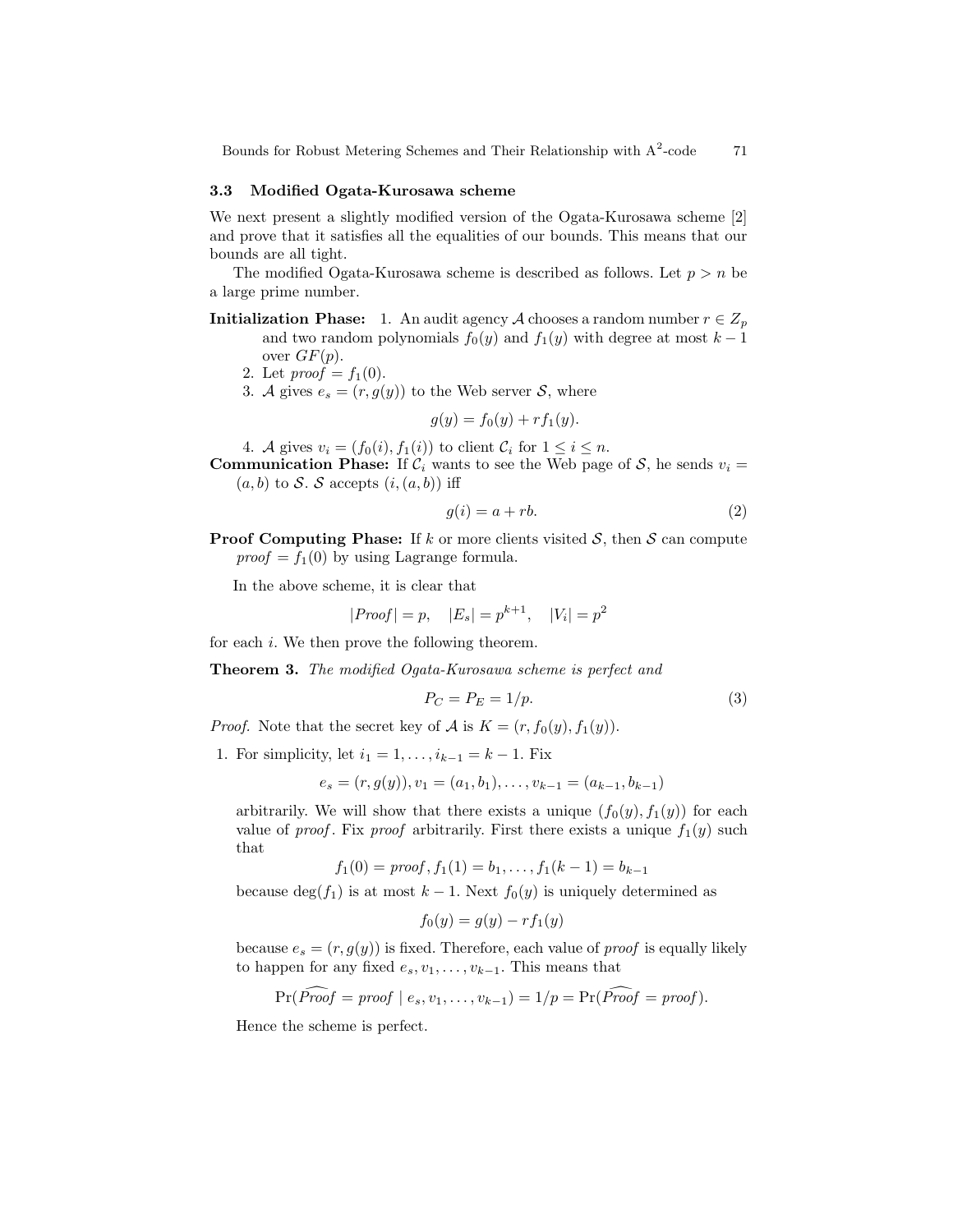2. Fix

$$
v_1 = (a_1, b_1), \dots, v_n = (a_n, b_n) \tag{4}
$$

and  $i \in \{1, \ldots, n\}$  arbitrarily. Let  $B_0$  be the set of  $K = (r, f_0(y), f_1(y))$  such that eq.(4) holds. For  $v' = (a', b')$  such that  $(a', b') \neq (a_i, b_i)$ , let  $B_1$  be a subset of  $B_0$  such that S accepts  $(i, v')$ . Then

$$
P_C = \max \Pr(\mathcal{S} \text{ accepts } (i, v') \mid v_1, \dots, v_n) = \max |B_1|/|B_0|.
$$

We will compute  $|B_0|$  and  $|B_1|$ . First since  $f_0(y)$  and  $f_1(y)$  are uniquely determined from eq.(4), we have

$$
|B_0| = |\{r\}| = p.
$$

Next since S accepts  $(i, v')$ ,  $g(i) = a' + rb'$ . On the other hand, from eq.(2),  $g(i) = a_i + rb_i$ . Therefore,

$$
a_i + rb_i = a' + rb',
$$
  

$$
r(b_i - b') = a' - a_i.
$$

The above equation has at most one solution on r because  $(a', b') \neq (a_i, b_i)$ . Therefore,  $\max |B_1| = 1$ . Hence

$$
P_C = \max |B_1|/|B_0| = 1/p.
$$

3. For simplicity, let  $l = k - 1$  and  $i_1 = 1, ..., i_{k-1} = k - 1$ . Fix

$$
v_1 = (a_1, b_1), \dots, v_{k-1} = (a_{k-1}, b_{k-1})
$$
\n
$$
(5)
$$

and  $i(\geq k)$  arbitrarily. Let  $B_0$  be the set of  $K = (r, f_0(y), f_1(y))$  such that eq.(5) holds. For  $v' = (a', b')$  let  $B_1$  be a subset of  $B_0$  such that S accepts  $(i, v')$ . Then

$$
P_E = \max \Pr(\mathcal{S} \text{ accepts } (i, v') \mid v_1, \dots, v_{k-1}) = \max |B_1|/|B_0|.
$$

We will compute  $|B_0|$  and  $|B_1|$ . First since  $f_0(y)$  and  $f_1(y)$  are uniquely determined from the values of  $f_0(0)$  and  $f_1(0)$ , we have

$$
|B_0| = |\{r, f_0(0), f_1(0)\}| = p^3.
$$

Next  $g(i) = a' + rb'$  if S accepts  $(i, v')$ . On the other hand,  $g(i) = f_0(i) +$  $rf_1(i)$ . Therefore,

$$
f_0(i) + r f_1(i) = a' + r b'.
$$

In the above equation,  $f_0(i)$  is uniquely determined from each values of  $(r, f_1(i))$ . (Note that  $f_0(y)$  and  $f_1(y)$  are uniquely determined from each values of  $f_0(i)$  and  $f_1(i)$ .) Therefore,

$$
|B_1| = |\{r, f_1(i)\}| = p^2.
$$

Hence

$$
P_E = \max |B_1|/|B_0| = 1/p.
$$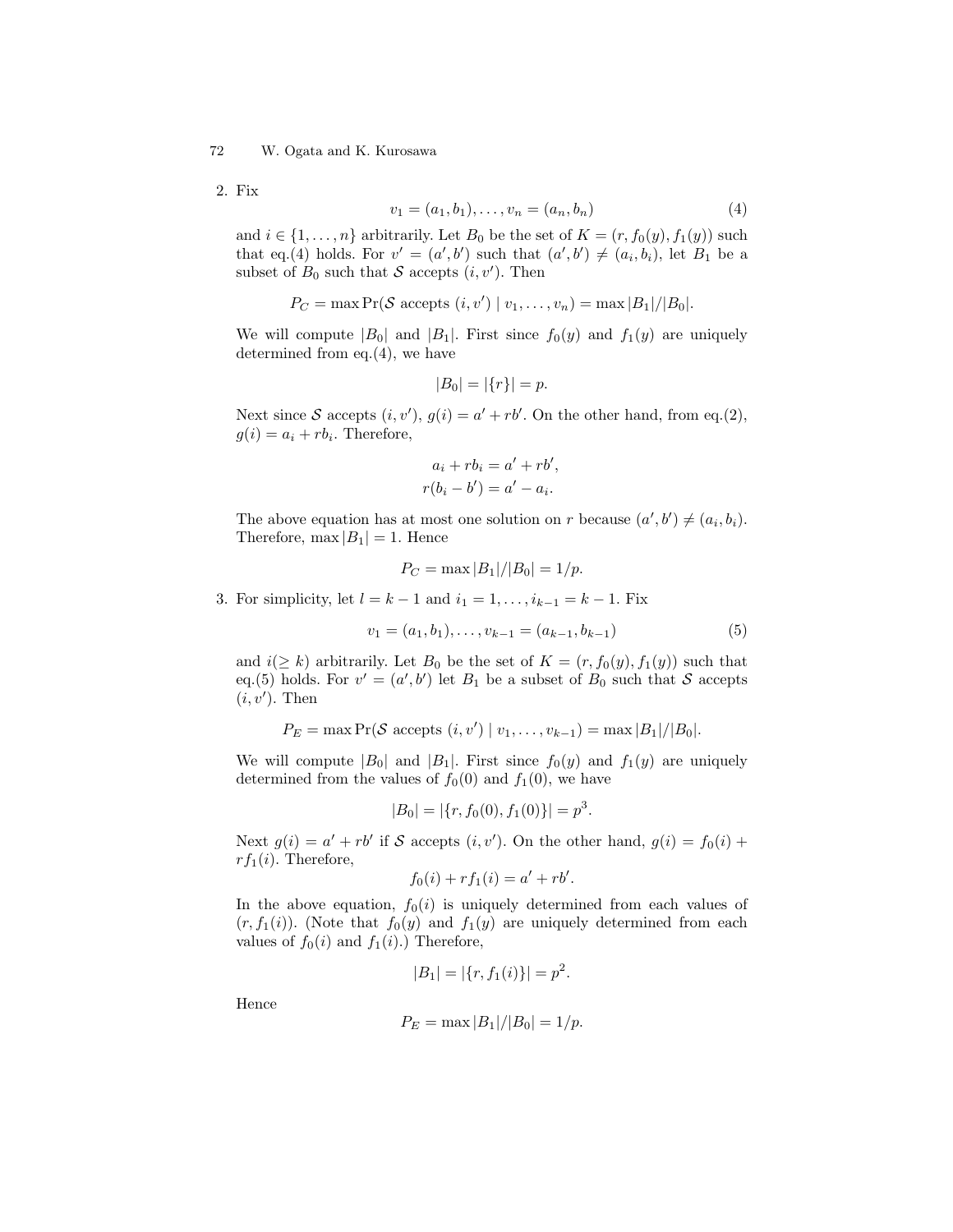It is now easy to see that all the equalities of our bounds are satisfied by the above scheme.

(Remark) In the original Ogata-Kurosawa scheme,  $proof = f<sub>0</sub>(0)$  and r is randomly chosen from  $Z_p \setminus \{0\}$ . Therefore,  $P_C = 1/(p-1)$  and  $|E_s| = (p-1)p^k$ .

# 4 Lower Bounds for Multiple-use  $A^2$ -code

For multiple-use A<sup>2</sup>-codes, Wang. et.al. derived a lower bound on the cheating probabilities and a lower bound on the size of keys [8]. (See Appendix A.) However, their bound on the size of keys holds under the condition that the cheating probabilities satisfy their lower bound (see Proposition 3). We can not derive a lower bound on the size of authenticators from their result, either.

In this section, we first define the cheating probabilities in a different way from [8]. We then derive a lower bound on the size of keys which holds for any values of the cheating probabilities. We derive a lower bound on the size of authenticators, also.

The result of this section will be used in the following sections.

## 4.1 Multiple-use  $A^2$ -code

In the model for unconditionally secure authentication codes (A-codes), the transmitter  $\mathcal T$  and the receiver  $\mathcal R$  use the same encoding rule to protect their communication from deception of an outside enemy O.

An authentication code with arbitration  $(A^2$ -code) enables to authenticate a message sent by  $T$  to  $\mathcal R$  even if  $T$  and  $\mathcal R$  do not trust each other [6, 7]. A<sup>2</sup>-code includes the fourth person called an *arbiter*  $A'$ , who solves disputes between  $T$ and R.

In this paper, we consider  $A^2$ -codes which are used to send multiple messages. If T can use an A<sup>2</sup>-code to send  $k-1$  messages to R which are authenticated, then we call the code a k-multiple-use  $A^2$ -code.

A k-multiple-use  $A^2$ -code consists of three phases.

- **Initialization Phase:** An arbiter  $\mathcal{A}'$  first generates a secret key  $e_t$  of  $\mathcal{T}$  and a secret key  $e_r$  of  $\mathcal{R}$ .  $\mathcal{A}'$  then gives  $e_t$  to  $\mathcal T$  and  $e_r$  to  $\mathcal R$  secretly.
- **Communication Phase:** For a source state  $s$ ,  $\mathcal{T}$  computes an authenticator  $a = e_t(s)$ . T then sends  $m = (s, a)$  to R, where m is called a message. R accepts  $m = (s, a)$  as authentic iff  $e_r(s, a) = 1$ .
- **Dispute Phase:** On dispute between T and R, A' accepts  $m = (s, a)$  as authentic iff  $a = e_t(s)$ .

 $\mathrm{Define} \ E_t \stackrel{\triangle}{=} \{e_t\}, E_r \stackrel{\triangle}{=} \{e_r\}, M \stackrel{\triangle}{=} \{m\}, S \stackrel{\triangle}{=} \{s\} \text{ and } A \stackrel{\triangle}{=} \{a\}. \ \mathrm{Let} \ \hat{E}_t, \hat{E}_r, \hat{M}, \hat{S}, \hat{A} \$ be the random variables distributed over  $E_t, E_r, M, S, A$ , respectively.

In the model of k-multiple-use  $A^2$ -codes, there are three kinds of attacks.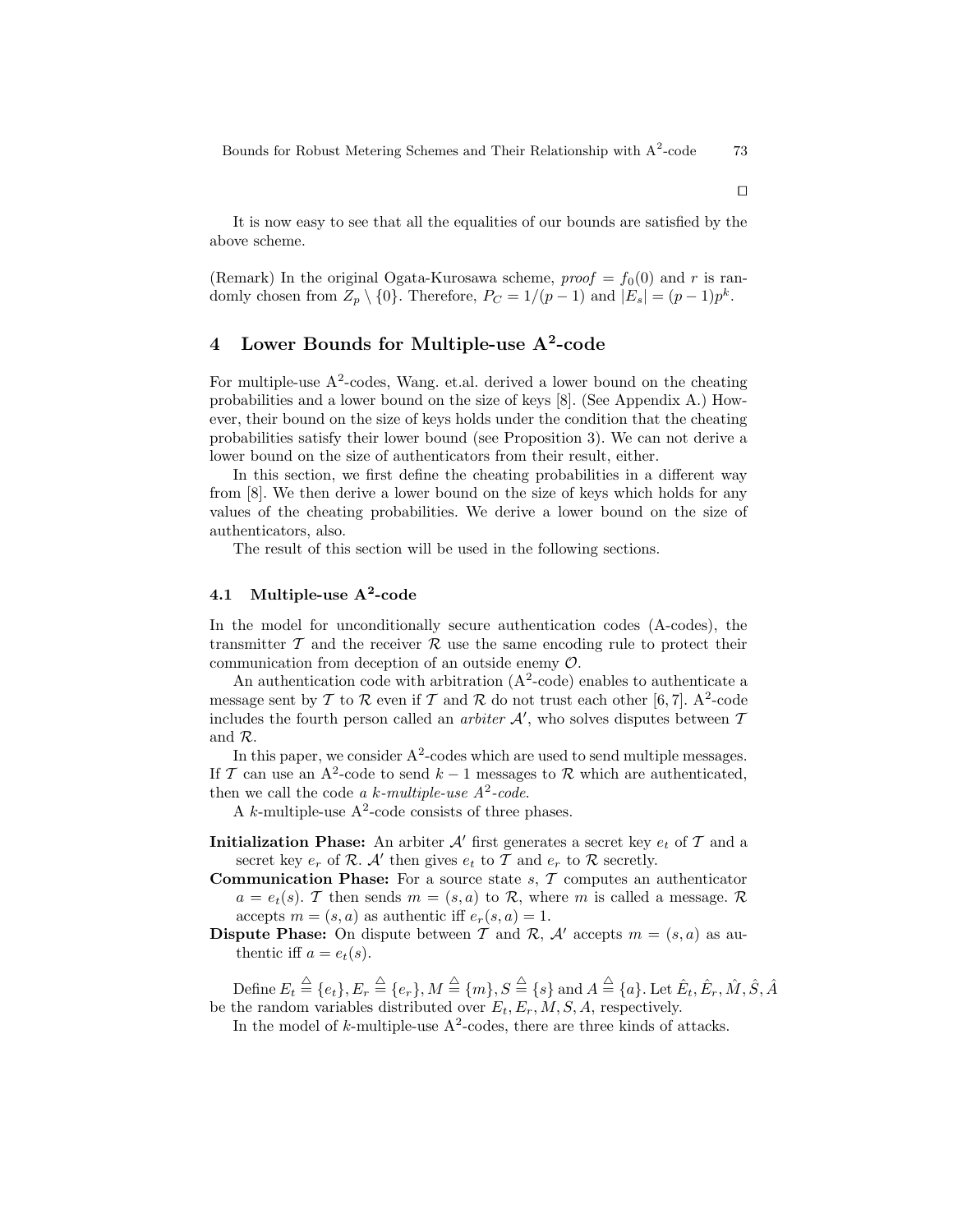- **Transmitter's attack:** T sends a message  $m = (s, a)$  to the receiver R and denies having sent it. T successes if m is accepted by  $\mathcal R$  as authentic and  $a \neq e_t(s)$ .
- Receiver's attack:  $R$  receives less than  $k$  messages and claims to have received a new message  $m' = (s', a')$ . R successes if  $a' = e_t(s')$ .
- **Outside enemy's attack:** An outside enemy  $\mathcal O$  observes  $i < k$  messages sent by T, and then substitutes the last one with a forged one  $m' = (s', a')$ . O successes if  $e_r(s', a') = 1$ .

We define the cheating probabilities of k-multiple-use  $A^2$ -code as follows, where  $P_T$ ,  $P_{R_i}$  and  $P_{O_i}$  denote the cheating probabilities by  $\mathcal{T}, \mathcal{R}$  and  $\mathcal{O}$ , respectively.

$$
P_T \stackrel{\triangle}{=} E\left(\max_{m=(s,a),a\neq e_t(s)} \Pr(e_r(s,a) = 1)\right)
$$
  
\n
$$
P_{R_i} \stackrel{\triangle}{=} E\left(\max_{(s',a')\notin\{m_1,\ldots,m_i\}} \Pr(a' = e_t(s') \mid T \text{ sent } m_1,\ldots,m_i)\right)
$$
  
\n
$$
P_{O_i} \stackrel{\triangle}{=} E\left(\max_{m'\notin\{m_1,\ldots,m_i\}} \Pr(\mathcal{R} \text{ accepts } m' \mid T \text{ sent } m_1,\ldots,m_i)\right),
$$

where  $0 \leq i \leq k-1$ . Let

$$
P_O \stackrel{\triangle}{=} \max_{0 \le i < k} P_{O_i}, \quad P_R \stackrel{\triangle}{=} \max_{0 \le i < k} P_{R_i}.
$$

### 4.2 Lower Bounds

In this subsection, we present a lower bound on the cheating probabilities defined as above. It is a generalization of a lower bound for usual  $A<sup>2</sup>$ -codes given by Johansson [10].

### Theorem 4.

$$
P_T \ge 2^{-H(\hat{E}_r|\hat{E}_t)}
$$
  
\n
$$
P_{R_i} \ge 2^{-H(\hat{E}_t|\hat{M}_1\cdots\hat{M}_i,\hat{E}_r) + H(\hat{E}_t|\hat{M}_1\cdots\hat{M}_{i+1},\hat{E}_r)}
$$
  
\n
$$
P_{O_i} \ge 2^{-I(\hat{E}_r;\hat{E}_t|\hat{M}_1\cdots\hat{M}_i) + I(\hat{E}_r;\hat{E}_t|\hat{M}_1\cdots\hat{M}_{i+1})}
$$

The proof will be given in the final paper. We then obtain a lower bound on the size of keys as follows.

**Theorem 5.** If  $\hat{S}$  is uniformly distributed, then

$$
|E_t| \ge (P_R P_O)^{-k}, \quad |E_r| \ge (P_T P_O^k)^{-1}, \quad |A| \ge (P_R P_O)^{-1}.
$$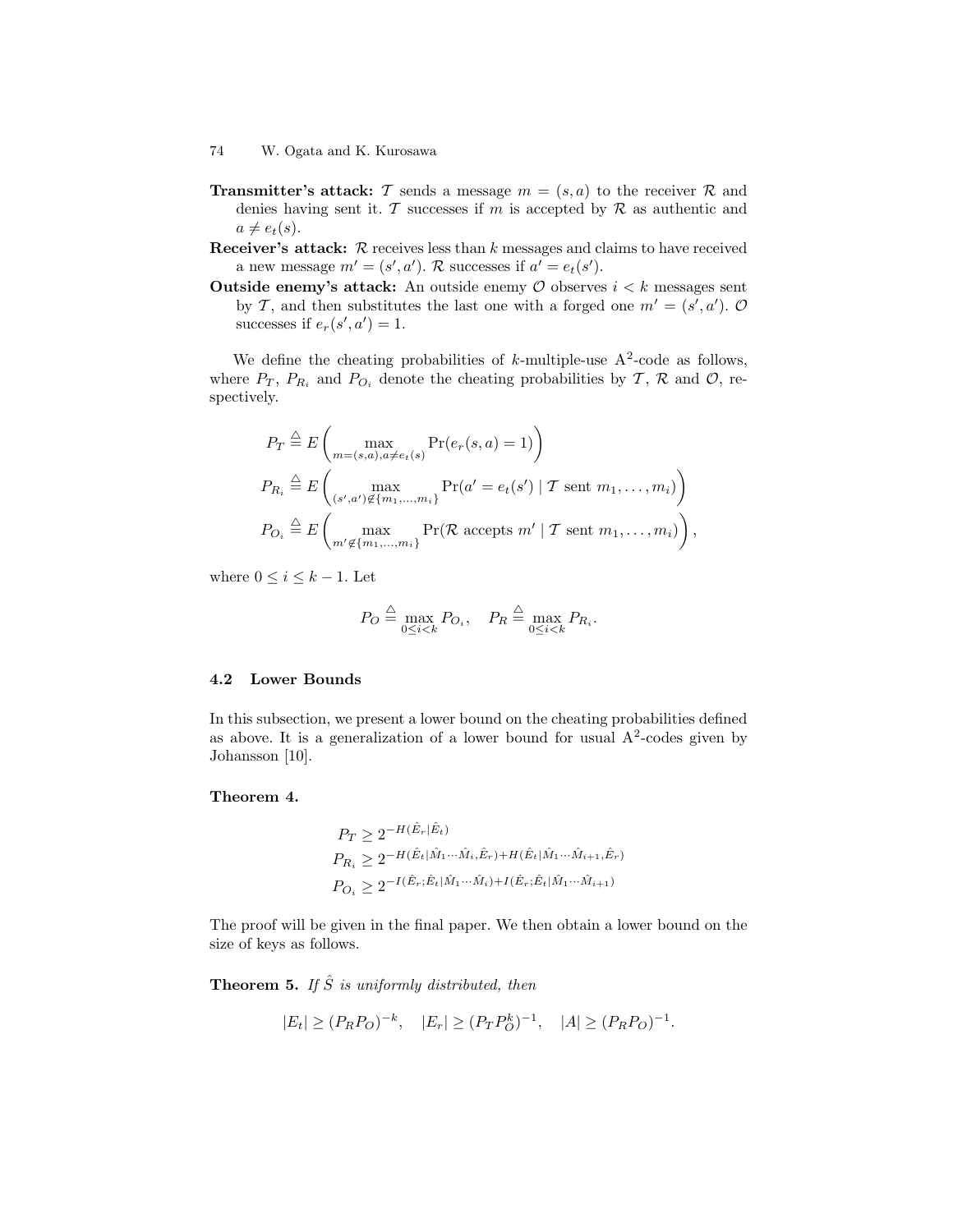Proof. From Theorem 4,

$$
(P_R)^k \ge (P_{R_0} \cdots P_{R_{k-1}}) \ge 2^{-H(\hat{E}_t|\hat{E}_r) + H(\hat{E}_t|\hat{M}_1 \cdots \hat{M}_k, \hat{E}_r)}
$$
  
\n
$$
(P_O)^k \ge (P_{O_0} \cdots P_{O_{k-1}}) \ge 2^{-I(\hat{E}_t; \hat{E}_r) + I(\hat{E}_t; \hat{E}_r|\hat{M}_1 \cdots \hat{M}_k)}
$$
  
\n
$$
(P_O P_R)^k \ge 2^{-H(\hat{E}_t) + H(\hat{E}_t|\hat{M}_1 \cdots \hat{M}_k)}
$$
  
\n
$$
\ge 2^{-H(\hat{E}_t)},
$$
  
\n
$$
|E_t| \ge 2^{H(\hat{E}_t)} \ge (P_O P_R)^{-k}.
$$

The second bound can be derived similarly.

The bound on  $|A|$  is derived as follows.

$$
|M| \ge 2^{H(\hat{M}|\hat{E}_r) + I(\hat{M}; \hat{E}_r)}
$$
  
=  $2^{H(\hat{M}|\hat{E}_r)} 2^{I(\hat{M}; \hat{E}_r; \hat{E}_t)} 2^{I(\hat{M}; \hat{E}_t|\hat{E}_r)}$   
 $\ge 2^{H(\hat{S})} 2^{I(\hat{E}_r; \hat{E}_t) - I(\hat{E}_r; \hat{E}_t|\hat{M})} 2^{H(\hat{E}_t|\hat{E}_r) - H(\hat{E}_t|\hat{M}, \hat{E}_r)}$ 

From Theorem 4, it holds that

$$
2^{I(\hat{E}_r;\hat{E}_t) - I(\hat{E}_r;\hat{E}_t|\hat{M})} \ge 1/P_{O_0},
$$
  

$$
2^{H(\hat{E}_t|\hat{E}_r) - H(\hat{E}_t|\hat{M},\hat{E}_r)} \ge 1/P_{R_0}.
$$

Therefore,

$$
|M| \ge 2^{H(\hat{S})}/P_{O_0}P_{R_0} = |S|/P_{O_0}P_{R_0},
$$
  

$$
|A| = |M|/|S| \ge (P_OP_R)^{-1}.
$$

 $\Box$ 

We can see that the above bounds are tight because there exists an  $A^2$ -code which satisfies all the equalities of them (see appendix B).

### 5 Almost Equivalence

In this section, we show an almost equivalence between robust  $(k, n)$ -metering schemes and k-multiple-use  $A^2$ -codes such that we can always construct a kmultiple-use  $A^2$ -code from a  $(k, n)$ -metering scheme, and in some cases, we can do the reverse.

In what follows, we define the cheating probability of clients and the cheating probability of outside enemies as follows.

$$
\tilde{P}_C \stackrel{\triangle}{=} E\left(\max_i \max_{v'_i \neq v_i} \Pr(\mathcal{S} \text{ accepts } (i, v'_i) \mid v_1, \dots, v_n \text{ are given})\right),\
$$

where E is taken over  $v_1, \ldots, v_n$ .

$$
\tilde{P}_E \stackrel{\triangle}{=} \max_{0 \leq l < k} E\left(\max_{i \notin \{i_1, \ldots, i_l\}, v'_i} \Pr(\mathcal{S} \text{ accepts } (i, v'_i) \mid \mathcal{E} \text{ observes } v_{i_1}, \ldots, v_{i_l})\right),
$$

where E is taken over  $i_1, \ldots, i_l$  and  $v_{i_1}, \ldots, v_{i_l}$ .

The cheating probabilities of  $k$ -multiple-use  $A^2$ -codes are defined in the previous section.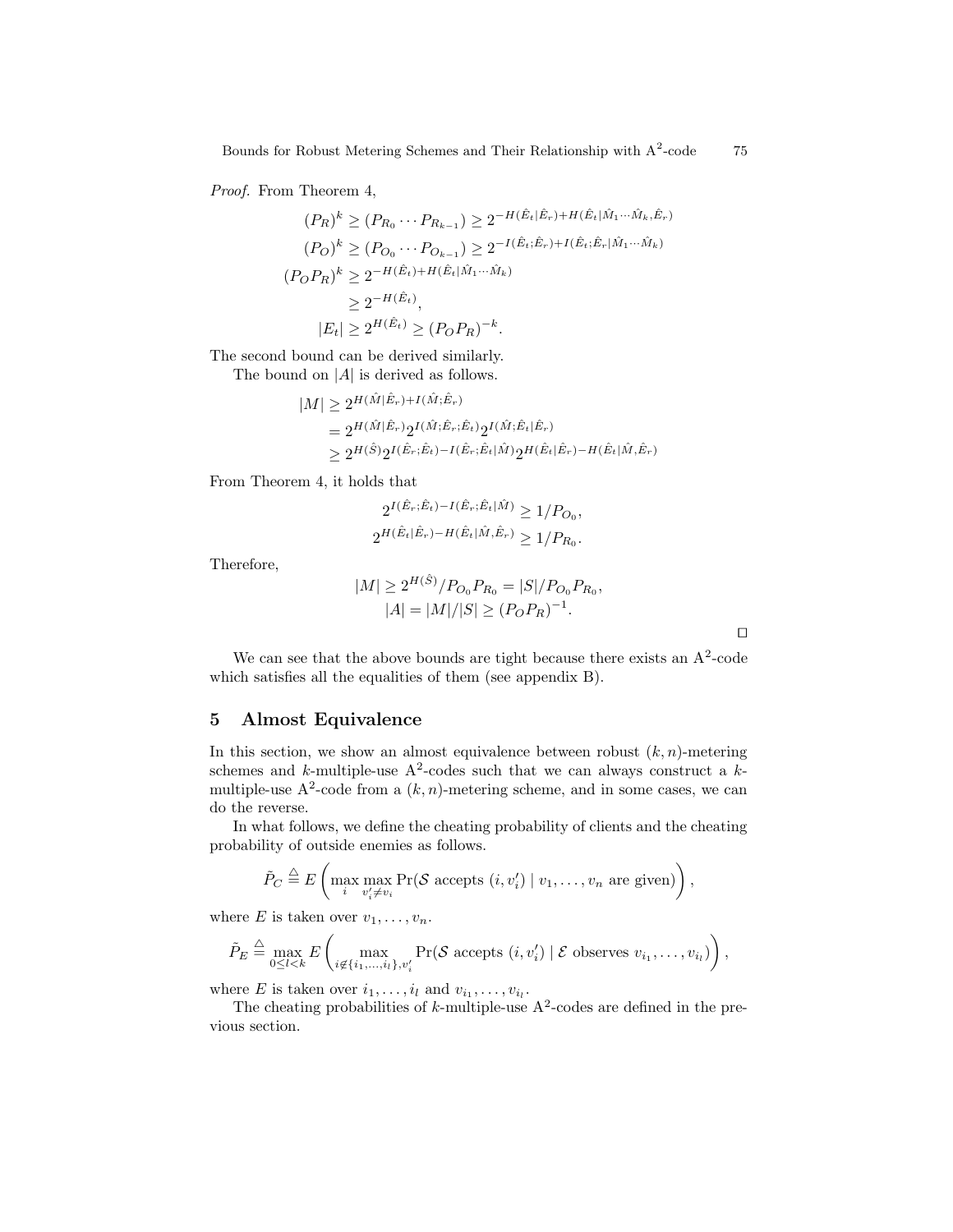## 5.1 Metering Scheme Implies a Multiple-use  $A^2$ -code

First, we show that a  $(k, n)$ -metering scheme implies a k-multiple-use  $A^2$ -code. Wlog, suppose that  $V_i \subseteq V$ , where  $|V| = \max_i |V_i|$ .

**Theorem 6.** If there exists a  $(k, n)$ -metering scheme with  $(Proof, E_s, \{V_i\})$  and  $(\tilde{P}_C, P_S, \tilde{P}_E)$ , then there exists a k-multiple-use  $A^2$ -code with  $(E_t, E_r, S, A)$  and  $(P_T, P_R, P_O)$  such that

$$
P_T = \tilde{P}_C
$$
,  $P_R \le P_S$ ,  $P_O = \tilde{P}_E$ ,  
 $E_t = V_1 \times \cdots \times V_n$ ,  $E_r = E_s$ ,  $S = \{1, 2, ..., n\}$ ,  $A = V$ .

*Proof.* Suppose that there exists a  $(k, n)$ -metering scheme with  $(Proof, E_s, \{V_i\})$ and  $(\tilde{P}_C, P_S, \tilde{P}_E)$ . We then construct a k-multiple-use A<sup>2</sup>-code as follows.

**Initialization Phase:** The arbiter  $A'$  first runs the audit agency  $A$  of the  $(k, n)$ -metering scheme to generate *proof*,  $e_s$  and  $(v_1, \ldots, v_n)$ . A' then gives

 $e_t \triangleq (v_1, \ldots, v_n)$  to T and  $e_r \triangleq e_s$  to R secretly as their secret keys.

**Communication Phase:** For a source state  $i \in \{1, ..., n\}$ , T sends a message  $m = (i, v_i)$  to R, where  $v_i$  is the authenticator for i.

**Dispute Phase:** On dispute between T and R, A' accepts  $m = (i, a)$  as authentic iff  $a = v_i$ .

It is clear that  $E_t = V_1 \times \cdots \times V_n, E_r = E_s, S = \{1, 2, \ldots, n\}, A = V$ .

Next it is easy to see that an outside enemy's attack on the  $(k, n)$ -metering scheme can be directly used as an outside enemy's attack on the  $k$ -multiple-use A<sup>2</sup>-code and vice versa. Therefore,  $P_O = \tilde{P}_E$ .

A clients' attack on the  $(k, n)$ -metering scheme is that all clients collude and make a forged share  $v'_s \neq v_s$ . In other words, from given  $(1, v_1), \ldots, (n, v_n)$ , they make  $v_s' \neq v_s$  for some s, hoping that it is accepted by S with her secret key  $e_s$ . Then it is easy to see that this attack can be directly used as a transmitter's attack on the k-multiple-use A<sup>2</sup>-code. Therefore,  $P_T \ge \tilde{P}_C$ . It is easy to see that the converse part is also true. Hence  $P_C \geq P_T$ . Therefore,  $P_T = P_C$ .

Suppose that there exists a receiver's attack  $R_{attack}$  on the k-multiple-use  $A<sup>2</sup>$ -code with success probability  $P_R$ . Then we consider a server's attack on the  $(k, n)$ -metering scheme as follows. Suppose that  $l < k$  clients  $C_{i_1}, \ldots, C_{i_l}$  visited S. S runs  $R_{attack}$  on input  $e_r$  and  $l$  messages  $(i_1, v_{i_1}), \ldots, (i_l, v_{i_l}).$   $R_{attack}$  outputs a new message  $m = (s, v_s)$  for some  $s \notin \{i_1, \ldots, i_l\}$ . S next corrupts  $k - l - 1$ clients  $\mathcal{C}_{i_{l+1}}, \ldots, \mathcal{C}_{i_{k-1}}$  other than  $\{i_1, \ldots, i_l, s\}$  and obtains their shares. Then S obtains k shares  $v_{i_1}, \ldots, v_{i_{k-1}}$  and  $v_s$  in total. Therefore, S can compute the *proof* from the  $k$  shares. This attack succeeds with probability  $P_R$ . Hence,  $P_S \geq P_R.$ 

### 5.2 Weak converse

Next, we show a weak converse of Theorem 6.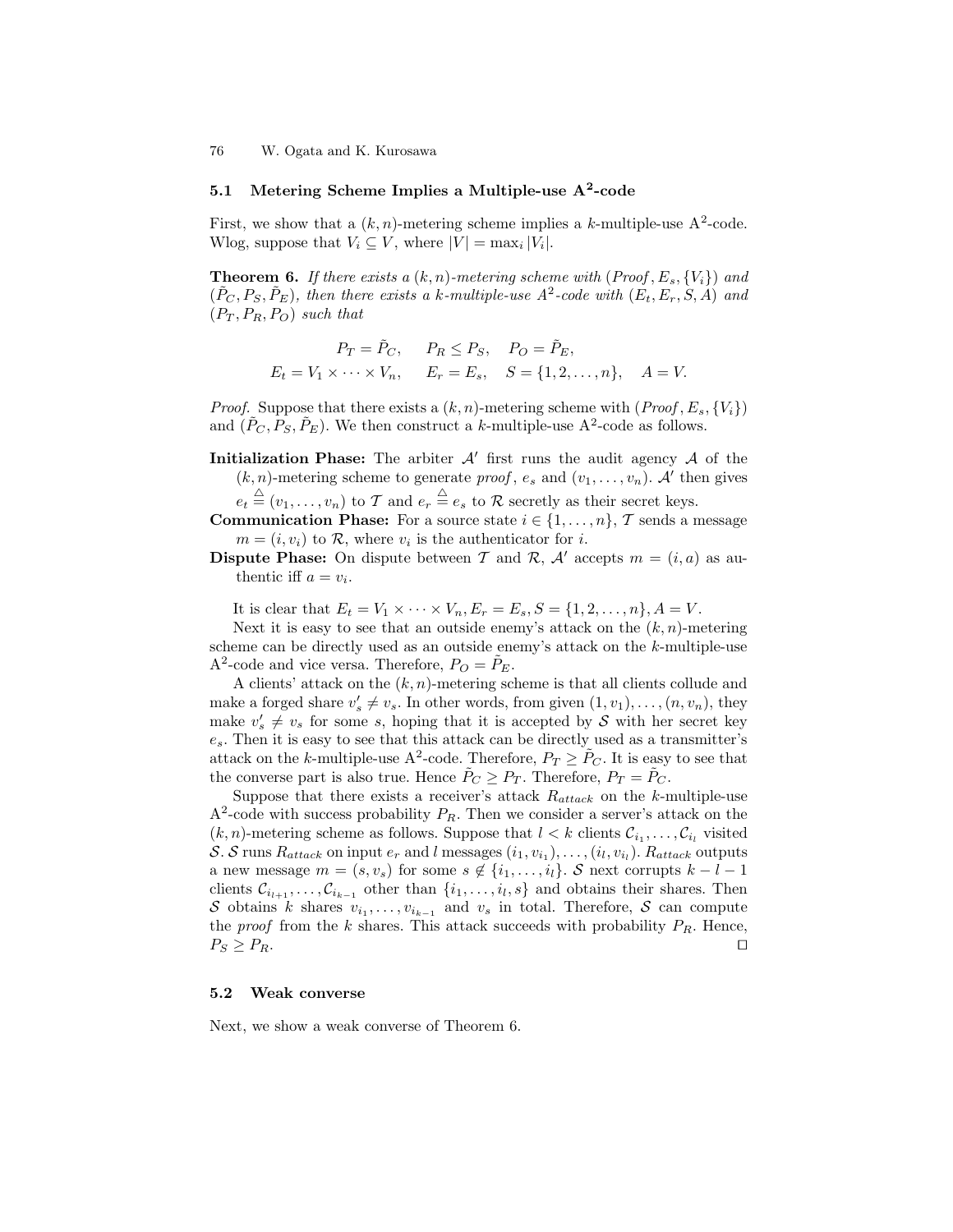**Lemma 6.** In a k-multiple-use  $A^2$ -code in which  $|E_t|$  satisfies the equality of the bound in Theorem 5, the transmitter's key is determined uniquely from k or more valid messages.

Proof. From the proof of Theorem 5, We obtain

$$
(P_OP_R)^k \ge 2^{-H(\hat{E}_t) + H(\hat{E}_t|\hat{M}_1 \cdots \hat{M}_k)}.
$$

The equality of the bound holds only if  $H(\hat{E}_t | \hat{M}_1 \cdots \hat{M}_k) = 0$ . This means that  $e_t$  is determined by k messages.

**Theorem 7.** If there exists a k-multiple-use  $A^2$ -code with  $(E_t, E_r, S, A)$  and  $(P_T, P_R, P_O)$  such that  $|E_t|$  satisfies the equality of the bound in Theorem 5, then there exists a  $(k, n)$ -metering scheme with  $(Proof, E_s, \{V_i\})$  and  $(\tilde{P}_C, P_S, \tilde{P}_E)$ , such that

$$
\tilde{P}_C = P_T, P_S \le P_R, \quad \tilde{P}_E = P_O
$$
  
\n $E_s = E_r, n = |S| - 1, \quad Proof = V_1 = \dots = V_n = A.$ 

*Proof.* (Sketch) Using a k-multiple-use  $A^2$ -code, construct a metering scheme described as follows. A chooses  $s_0 \in S$  and sets  $\text{proof} = e_t(s_0)$ . Each client  $\mathcal{C}_i$ receives  $v_i = e_t(s_i)$  where  $S = \{s_0, \ldots, s_n\}.$ 

If  $|E_t|$  satisfies the equality of the bound,  $e_t$  is determined uniquely from k or more valid messages (from Lemma 6). Then the server can obtain  $\text{proof} = e_t(s_0)$ if he has been visited by  $k$  or more clients. The rest of the proof is similar to Theorem 6.  $\Box$ 

## 6 Lower Bounds for Robust Metering Scheme

In this section, we derive a lower bound on  $|V_i|$  and a lower bound on  $|E_s|$ for robust (but not necessarily perfect)  $(k, n)$ -metering schemes by using our relationship between metering schemes and multiple  $A<sup>2</sup>$ -codes (and our lower bounds for *k*-multiple-use  $A^2$ -codes of Sec.4).

#### 6.1 Bounds for Robust Metering Schemes

From Theorem 5 and Theorem 6, we immediately obtain a lower bound on the size of keys for  $(k, n)$ -metering schemes as follows.

**Corollary 2.** In a  $(k, n)$ -metering scheme, if each client visits the Web sever S with equal probability, then

$$
\max_{i} |V_i| \ge (P_S \tilde{P}_E)^{-1}, \quad |E_s| \ge (\tilde{P}_C \tilde{P}_E^k)^{-1}.
$$

Corollary 2 is tight because the Ogata-Kurosawa metering scheme satisfies all the equalities of the bound (see Sec.3.3).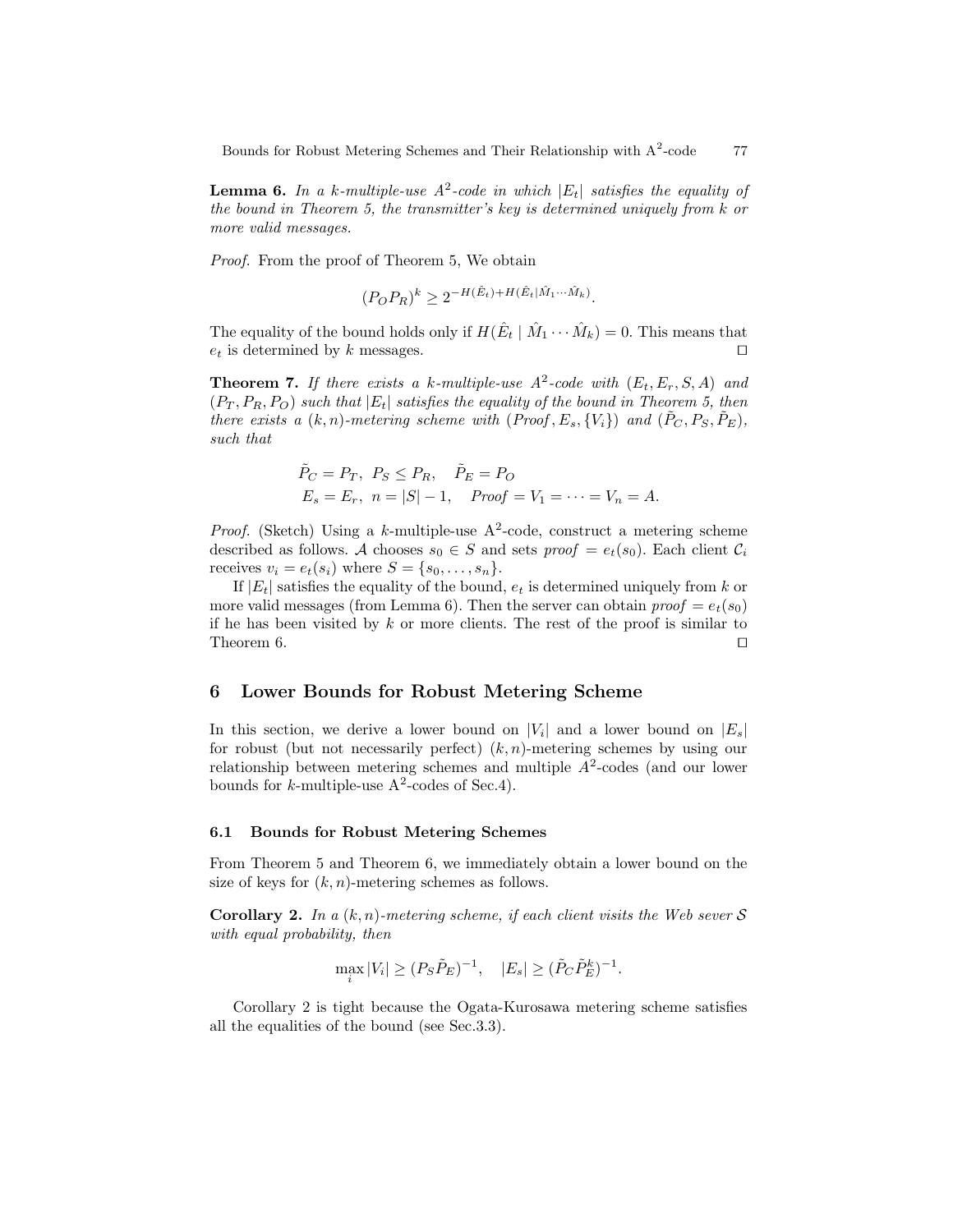## 6.2 Bound on  $\tilde{P}_E$

We can remove  $\tilde{P}_E$  from the above bound by using Theorem 8.

**Theorem 8.** In a  $(k, n)$ -metering scheme,

$$
\tilde{P}_E \le \tilde{P}_C + P_S.
$$

*Proof.* (Sketch) From the definition of  $\tilde{P}_E$ ,

$$
\tilde{P}_E \leq \max_l E\left(\max_{i,v'_i} \Pr(\mathcal{S} \text{ accepts } (i, v'_i) \land C_i \text{ has } v'_i \mid \mathcal{S} \text{ observes } v_{i_1}, \dots, v_{i_l})\right) + \max_l E\left(\max_{i,v'_i} \Pr(\mathcal{S} \text{ accepts } (i, v'_i) \land \neg(C_i \text{ has } v'_i) \mid \mathcal{S} \text{ observes } v_{i_1}, \dots, v_{i_l})\right).
$$

The first term of the right hand is equal or less than  $P<sub>S</sub>$ , while the second term is equal or less than  $P_C$ .

Corollary 3. In a  $(k, n)$ -metering scheme, if each client visits the Web sever S with equal probability, then

$$
\max_{i} |V_i| \ge (P_S(P_S + \tilde{P}_C))^{-1}, \quad |E_s| \ge (\tilde{P}_C(P_S + \tilde{P}_C)^k)^{-1}.
$$

## 7 Conclusion

In this paper, We first derived lower bounds on  $|V_i|$  and  $|E_s|$  for "perfect and robust"  $(k, n)$ -metering schemes by using counting arguments, where  $|V_i|$   $(i =$  $1, \ldots, n$ ) is the communication complexity and and  $|E_s|$  is the size of server's secrets. We also presented a slightly modified version of the Ogata-Kurosawa scheme [2] and proved that it satisfies all the equalities of our bounds. This means that our bounds are all tight.

We next showed an almost equivalence between robust  $(k, n)$ -metering schemes and k-multiple-use  $A^2$ -codes such that we can always construct a k-multiple-use  $A<sup>2</sup>$ -code from a  $(k, n)$ -metering scheme, and in some cases, we can do the reverse. By using this equivalence, we derived lower bounds on  $|V_i|$  and  $|E_s|$  for robust (but not necessarily perfect)  $(k, n)$ -metering schemes. This equivalence is of independent interest because no relationship has been known between them so far.

## References

- 1. M. Naor and B. Pinkas, "Secure and Efficient Metering," Proc. of Eurocrypt '98, Lecture Notes in Computer Science, Vol.1403, pp.576–589 (1998)
- 2. W. Ogata and K. Kurosawa, "Provably Secure Metering Scheme," Proc. of Asiacrypt 2000, Lecture Notes in Computer Science, Vol.1976, pp.388–398 (2000)
- 3. B. Masucci, D. R. Stinson, "Efficient Metering Schemes with Pricing," IEEE Trans. on IT, Vol.47, pp.2835–2844 (2001)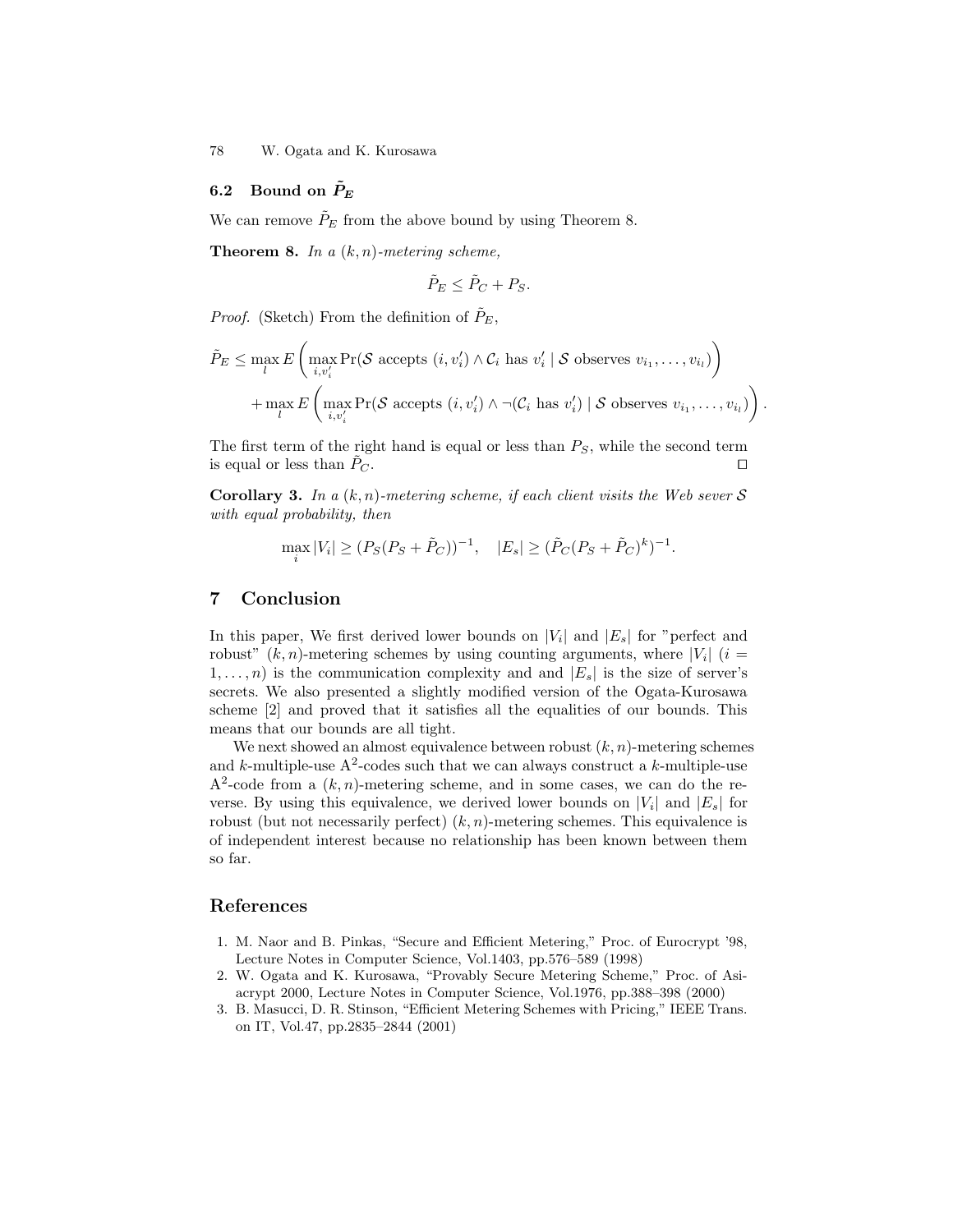- 4. A. De Bonis, B. Masucci, "An Information Theoretic Approach to Metering Scheme," Proc. of ISIT 2000, p.49 (2000)
- 5. G.J. Simmons, "A Game Theoretical Model of Digital Message Authentication" Comgressus Numerantium, Vol.34, pp.413–424 (1982)
- 6. G.J. Simmons, "Message authentication with arbitration of transmitter/receiver disputes," Proc. of Eurocrypt '87, pp.151–165 (1988)
- 7. G.J. Simmons, "A Cartesian Product Construction for Unconditionally Secure Authentication Codes that Permit Arbitration," Journal of Cryptology, Vol.2, No.2, pp.77–104 (1990)
- 8. Y. Wang, R. Safavi-Naini and D. Pei, "Combinatorial Characterisation of l-Optimal Authentication Codes with Arbitration," J. of Combinatorial Mathematics and Combinatorial Computing, Vol.37, pp.205–224 (2001)
- 9. T. Johansson, "On the construction of perfect authentication codes that permit arbitration," Proc. of Crypto '93, Lecture Notes in Computer Science, Vol.773, pp.343–354 (1993)
- 10. T. Johansson, "Lower Bounds on the Probability of Deception in Authentication with Arbitration," IEEE Trans. on Information Theory, Vol.40, pp.1573–1585 (1994)

# A Bounds for Multiple-use  $A^2$ -code by Wang et al.

Wang, Safavi-Naini and Pei defined the cheating probabilities of k-multiple-use A<sup>2</sup>-codes as follows, where  $\tilde{P}_t$ ,  $\tilde{P}_{r_i}$  and  $\tilde{P}_{o_i}$  denote the cheating probabilities by  $\mathcal{T}, \mathcal{R}$  and  $\mathcal{O}$ , respectively.

$$
\tilde{P}_t \stackrel{\triangle}{=} \max_{e_t} \left( \max_{m=(s,a),a\neq e_t(s)} \Pr(e_r(s,a) = 1) \right)
$$
\n
$$
\tilde{P}_{r_i} \stackrel{\triangle}{=} \max_{e_r} \max_{m_1,\ldots,m_i} \left( \max_{(s',a') \notin \{m_1,\ldots,m_i\}} \Pr(a' = e_t(s') \mid \mathcal{T} \text{ sent } m_1,\ldots,m_i) \right)
$$
\n
$$
\tilde{P}_{o_i} \stackrel{\triangle}{=} \max_{m_1,\ldots,m_i} \left( \max_{m' \notin \{m_1,\ldots,m_i\}} \Pr(\mathcal{R} \text{ accepts } m' \mid \mathcal{T} \text{ sent } m_1,\ldots,m_i) \right).
$$

They then showed a lower bound on the cheating probabilities and the size of keys as follows.

**Proposition 2.** [8, Theorem 3.1, 3.2, 3.3]

$$
\begin{aligned} \tilde{P}_t &\geq 2^{H(\hat{E}_r|\hat{M}, \hat{E}_t) - H(\hat{E}_r|\hat{E}_t)} \\ \tilde{P}_{r_i} &\geq 2^{-H(\hat{E}_t|\hat{M}_1\cdots\hat{M}_i, \hat{E}_r) + H(\hat{E}_t|\hat{M}_1\cdots\hat{M}_{i+1}, \hat{E}_r)} \\ \tilde{P}_{o_i} &\geq 2^{-H(\hat{E}_r|\hat{M}_1\cdots\hat{M}_i) + H(\hat{E}_r|\hat{M}_1\cdots\hat{M}_{i+1})} \end{aligned}
$$

**Proposition 3.** [8, Theorem 4.1, 4.2] If  $\tilde{P}_{o_i}$  and  $\tilde{P}_{r_i}$  achieve their lower bounds, then

$$
|E_t| \ge 1/\prod_{i=0}^{k-1} (\tilde{P}_{o_i} \tilde{P}_{r_i}).
$$
\n(6)

If  $\tilde{P}_{o_i}, \tilde{P}_{r_i}, 0 \leq i \leq k$ , and  $\tilde{P}_t$  achieve their lower bounds, and the equality of eq. $(6)$  holds, then

$$
|E_r| \ge 1/\tilde{P}_t \prod_{i=0}^{k-1} \tilde{P}_{o_i}.
$$